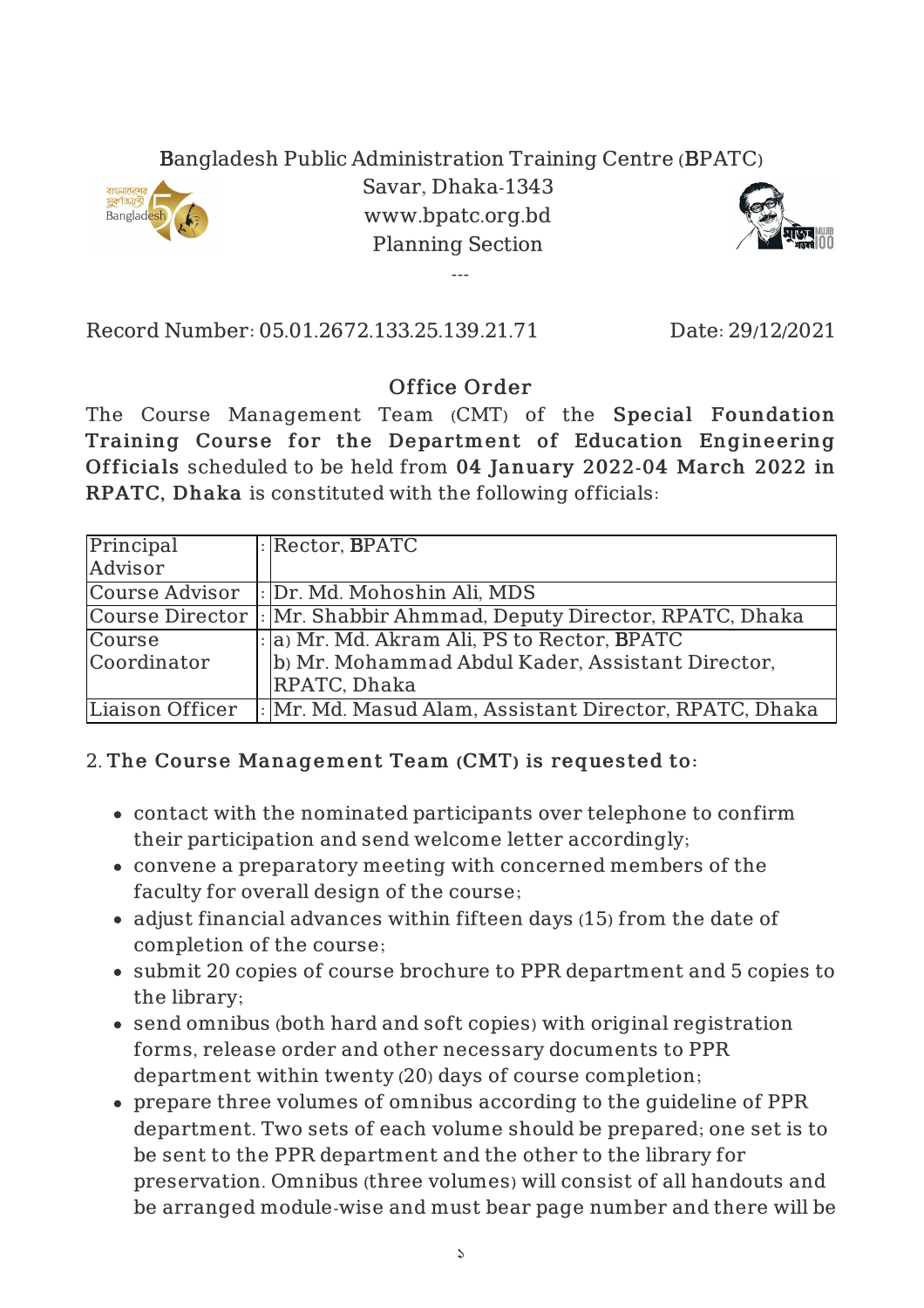an index in it. Course name, duration and course management team are to be mentioned in a separate top-page;

- moreover, a profile of guest speakers is to be added in a separate page;
- send pen picture of the participants of the course to the Evaluation department within seven (7) working days of completion of the course;
- send a list of the participants to the Department of Education Engineering and PPR department of BPATC at the first day of the course;
- send a copy of the release order to PPR department of BPATC on the closing day of the course;
- send soft copy of relevant papers to the programmer and MIS to publish on the BPATC's website;
- send a Completion Report (CR) of the course within 7 (Seven) working days after the course ends.

3. All courses of the Centre should run as per standard norms. Course Management Team (CMT) is expected not to deviate from the existing norms without prior approval of the Rector. If necessary, any deviation proposal may be discussed in the faculty meeting.

4. The order is issued with the approval of the competent authority.



Alina Aktar Deputy Director Fax: 02224445029 Email: ppr.bpatc@gmail.com

Date: 29/12/2021

Record Number:

05.01.2672.133.25.139.21.71/1(95)

Copy for Kind Information and Necessary Action,

1) All Members (CMT), Special Foundation Training Course for the

Department of Education Engineering Officials, BPATC, Savar,

Dhaka/RPATC, Dhaka

2) Faculty (All), BPATC, Savar, Dhaka.

3) Deputy Director, RPATC, Dhaka

4) P. S. to Rector, BPATC, Savar, Dhaka (for kind information of the Rector)

- 5) Mr. Md. Masud Alam, Assistant Director, RPATC, Dhaka
- 6) Mr. Mohammad Abdul Kader, Assistant Director, RPATC, Dhaka
- 7) Assistant Programmer-4, BPATC, Savar, Dhaka (please publish on the